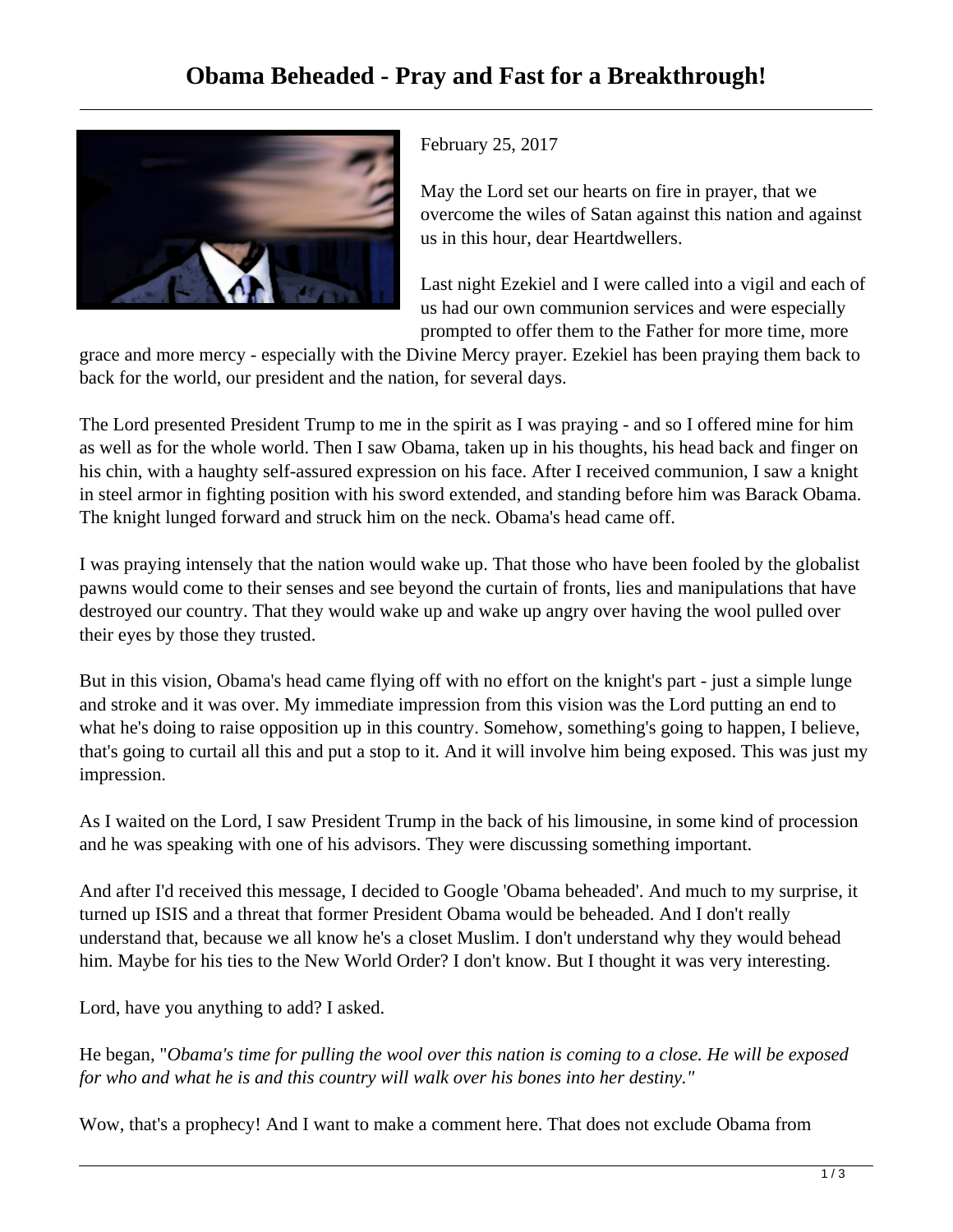becoming the one world leader, the antiChrist spoken of in Revelation and Daniel. In the past, he Lord has confirmed to me that he is the man chosen for that role. My only other thoughts on this are that, if the Lord tarries because we are obedient and faithful to him, another might take his place in that role. But nothing of this has been told to me by Jesus. So, until I hear differently, he is still chosen to be the anti-Christ.

Jesus continued. *"And as you were thinking, this thought is from Me."*

It's been going through my mind for a few days...

*"If you want to ruin a nation, make it prosperous - that's when the real dangers set in. As long as this nation cleaves to Me, I will defend it. But should Christians become worldly and careless, that's when this nation will fall. The greatest opportunity for a fall is after a great victory.*

*"If this nation cleaves to Me, I will indeed protect it."*

That reminds me of Israel. Even though, in Israel there's so much sin and the wrong things are being taught to the young people there, the Lord is STILL protecting it. There's a tremendous Jewish population in this country. In fact, it's been said by some that Christopher Columbus was Jewish. That he was looking for a place for the Jews to settle, where they would be safe.

The Lord continued, *"But I am calling you all to intensified prayer. Can't you feel it? Can't you sense that I need your vigils and intercessions? What I have presented you with is the good that CAN happen, if you all fast as you can and pray. Fast and pray in earnest, My People. Use the Divine Mercy Prayer pleading with the Father for more time, more grace, more mercy for the world.*

*"The three years I have told you of is still CONDITIONAL. (by the way, we're almost one year into that.) It is still dependent upon your prayers and fasts. I am showing you what CAN happen, but it will NOT happen if you do not pray and fast for this season, until the greatest danger is over. Yes, there will be challenges for your president to face, but not as critical as what he is facing in this very hour. That is why I am calling My prayer warriors to fast and pray.* 

*"Expect Me to move mightily and you WILL see the glory of God and His triumph over evil in this coming season.* 

*"Shalom, My Beloved ones, Shalom. Yes, I am calling for your prayers to bring peace to the world in as much as it is possible in this very turbulent hour."*

And it's reached my ears that there are several people, with their several groups, that are entering into a dedicated fast and prayer for the next 7 days or so. And I'm sure there's many more groups that we don't know about that are doing the same. So, the Lord is calling for serious prayer in this hour, dear ones. Let's not disappoint Him. Let's really put our hearts into it.

And thank you so much for taking care of us and seeing to it that we have what we need to continue this channel. Thank you so very much. May the Lord bless you and give you His peace. You are greatly loved.